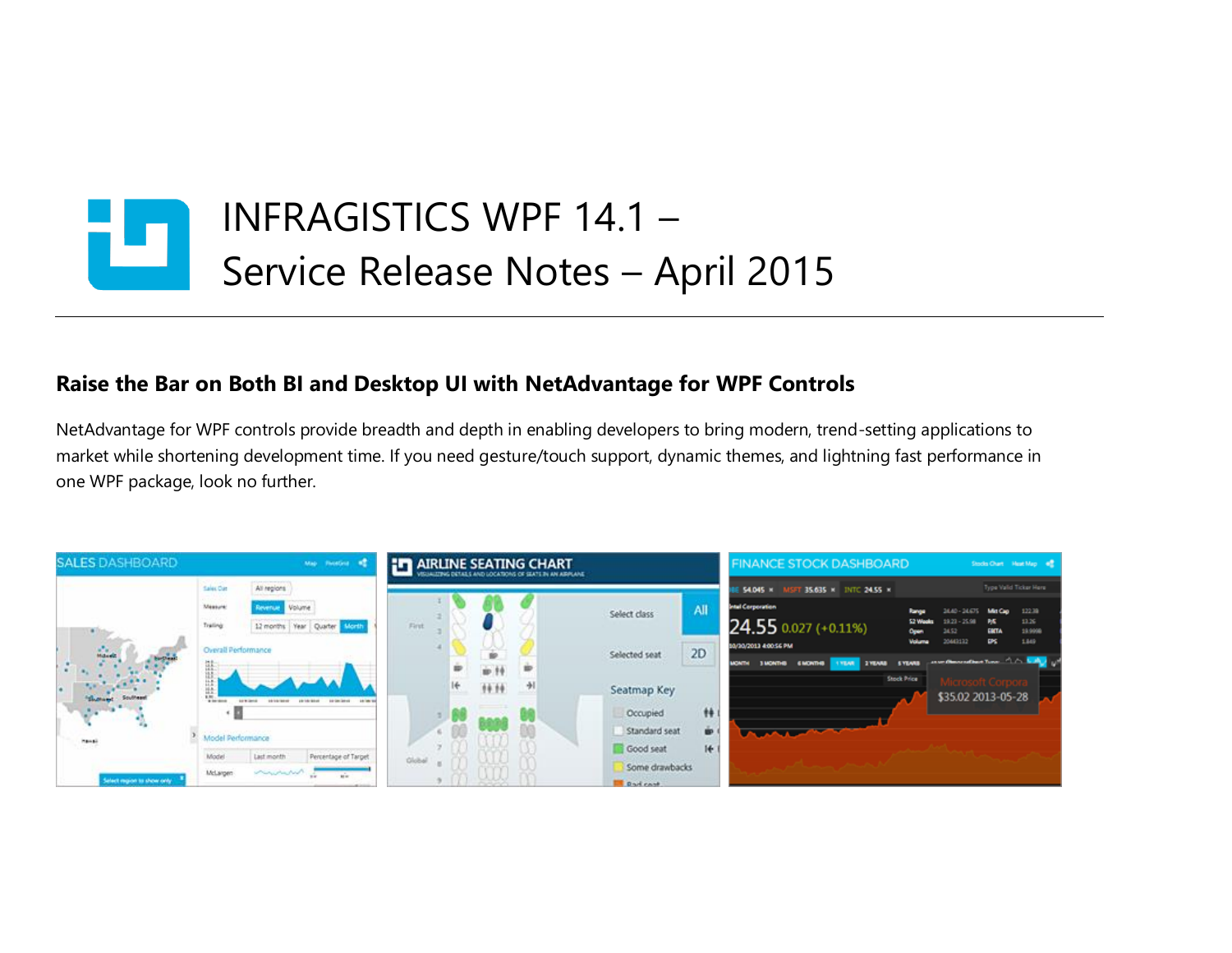## **Installation**

## **What's Changed**

| <b>Components</b>   | <b>Product Impact</b> | <b>Description</b>                                                                                                                                                       |
|---------------------|-----------------------|--------------------------------------------------------------------------------------------------------------------------------------------------------------------------|
| <b>Barcode</b>      | <b>Bug Fix</b>        | The PDF 417 Barcode doesn't appear with the proper height.                                                                                                               |
| Calendar            | <b>Bug Fix</b>        | The foreground of the selected Calendar Items should be changed in the Office 2010 Black theme.                                                                          |
| Calendar            | <b>Bug Fix</b>        | The header style is ignored at runtime when it is styled via color tuner.                                                                                                |
| Color Picker        | Improvement           | Caption properties are not being set when the control is placed in the ItemTemplate of an ItemsControl.                                                                  |
|                     |                       | Notes:                                                                                                                                                                   |
|                     |                       | Changes in the way that the xamColorPicker *Caption properties are initialized - the default values are added<br>when the *Caption dependency properties are registered. |
| <b>Color Picker</b> | <b>Bug Fix</b>        | Incorrect behavior when adding customized resources.                                                                                                                     |
| Combo Editor        | <b>Bug Fix</b>        | There is memory leak when bound to a static data source.                                                                                                                 |
| Combo Editor        | <b>Bug Fix</b>        | XamComboEditor doesn't show tip text for error info when it gets the focus in the Office 2010 Blue theme.                                                                |
| Combo Editor        | <b>Bug Fix</b>        | Error disappears after updating the binding.                                                                                                                             |
| Combo Editors       | <b>Bug Fix</b>        | Resizing does not function properly when the FlowDirection is set to RightToLeft or when in WPF menus are right-<br>aligned.                                             |
| Combo Editors       | <b>Bug Fix</b>        | Combo Editors dropdown is not always displayed correctly when changing the MaxDropDownHeight in runtime.                                                                 |
| Combo Editors       | <b>Bug Fix</b>        | Combo Editor with wrapped text and selected items throws an exception and its popup is not correctly positioned.                                                         |
| Combo Editors       | <b>Bug Fix</b>        | The Combo Editors dropdown height is not preserved.                                                                                                                      |

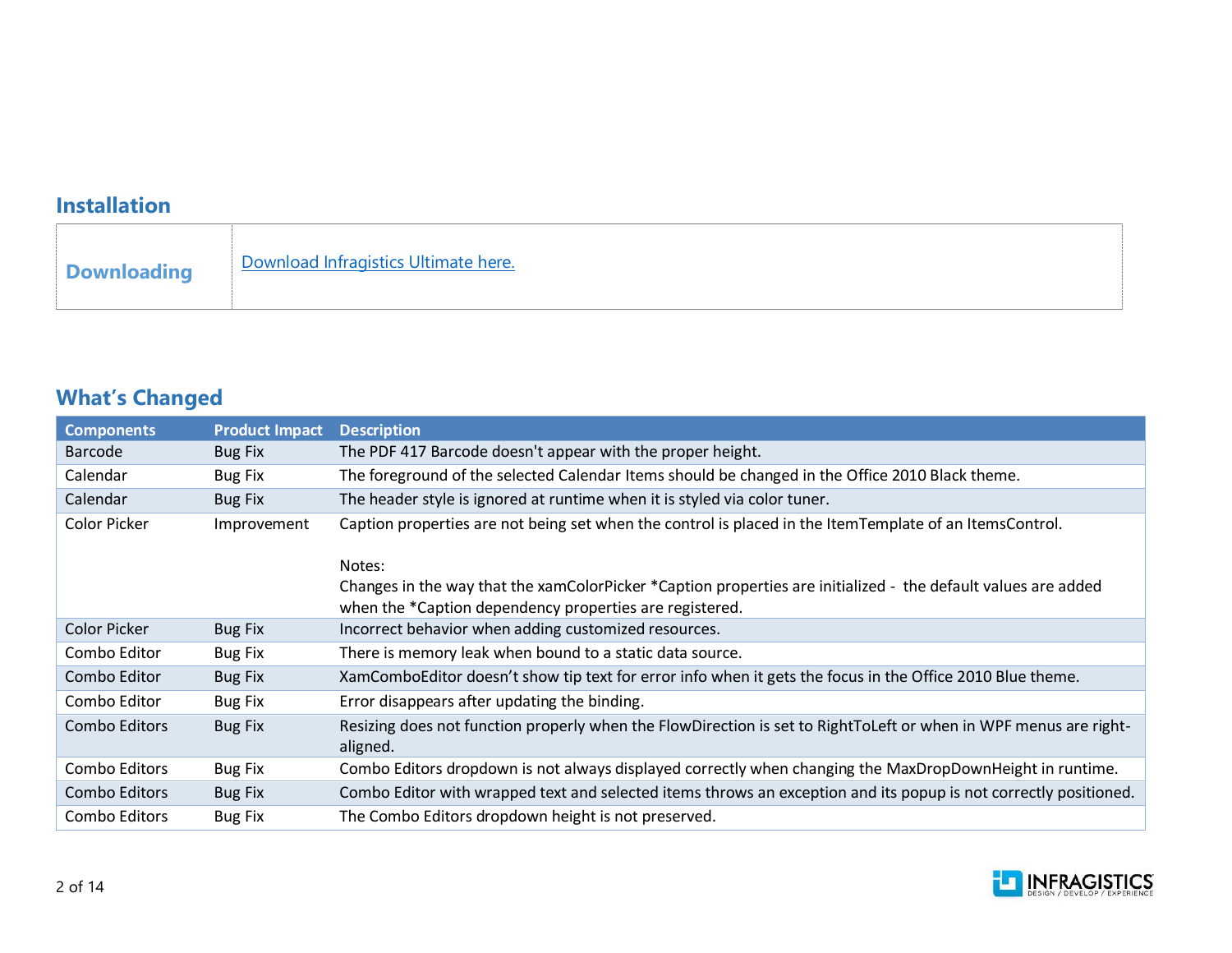| Combo Editors | <b>Bug Fix</b> | ArgumentException is thrown on close when a theme is set and multi-select combo editor is used.                                                                                                                                                                                                                                                |
|---------------|----------------|------------------------------------------------------------------------------------------------------------------------------------------------------------------------------------------------------------------------------------------------------------------------------------------------------------------------------------------------|
| Combo Editors | <b>Bug Fix</b> | Selection is not cleared when the SelectedValue property is set to an invalid value.                                                                                                                                                                                                                                                           |
| Data Chart    | <b>Bug Fix</b> | The larger content in the PlotAreaBackgroundContent causes the chart to skew axis and series.<br>Notes:<br>When the control set as content of PlotAreaBackgroundContent has a specific measure algorithm, this leaded to<br>error in chart layout rendering.                                                                                   |
| Data Chart    | <b>Bug Fix</b> | Exception is thrown when PanModifier is set to "None".                                                                                                                                                                                                                                                                                         |
| Data Chart    | <b>Bug Fix</b> | Binding errors in the Output window when the control is created through code behind.<br>Notes:<br>A scenario where some unnecessary but benign binding errors were displayed has been resolved.                                                                                                                                                |
| Data Chart    | Improvement    | A first chance exception of type 'System.ArgumentException' occurs when StackedFragmentSeries are added<br>dynamically.<br>Notes:<br>A member path scenario with drilling off of an indexer has been added to the supported member path scenarios.                                                                                             |
| Data Chart    | <b>Bug Fix</b> | Data Chart doesn't support "[0]. Value" member paths.                                                                                                                                                                                                                                                                                          |
| Data Chart    | Improvement    | DataContext's Item Property is null.<br>Notes:<br>There are now some scenarios under which item will be populated in DataContext for a column series. However,<br>item is never guaranteed to be populated on DataContext as a column may be a stand in for multiple data items.<br>You must anticipate a null value and handle appropriately. |
| Data Grid     | <b>Bug Fix</b> | Extra scrollbar appears when using a storyboard and scale transform.                                                                                                                                                                                                                                                                           |
| Data Grid     | <b>Bug Fix</b> | IndexOutOfRangeException is thrown when adding sorted fields before loading.                                                                                                                                                                                                                                                                   |
| Data Grid     | <b>Bug Fix</b> | StackOverflowException is thrown when canceling the EditModeEnding event.                                                                                                                                                                                                                                                                      |
| Data Grid     | <b>Bug Fix</b> | AppDomain.FirstChanceException event fires with ArgumentException, when opening filtering combo box.                                                                                                                                                                                                                                           |

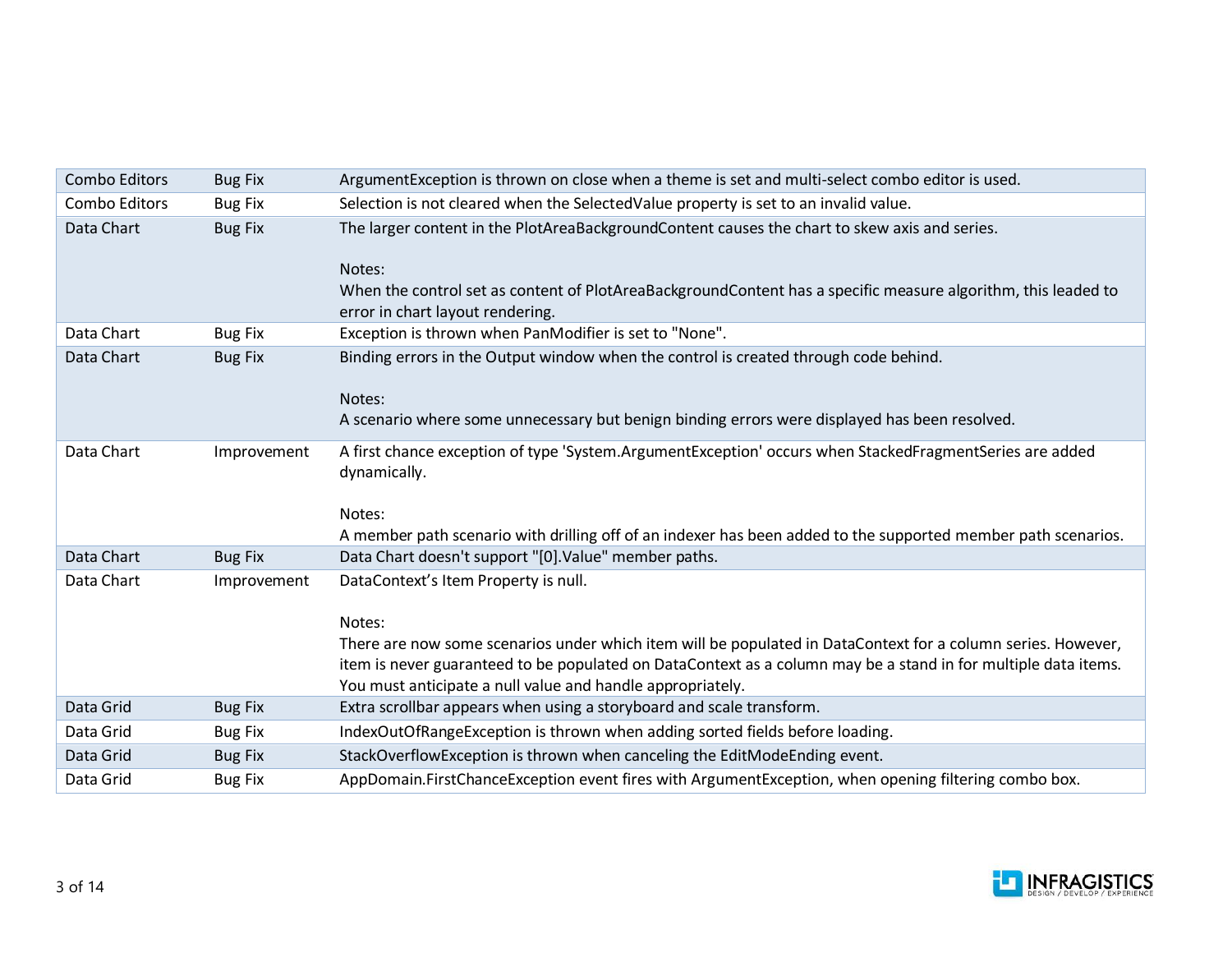| Data Grid      | <b>Bug Fix</b> | Filter values are not being updated after new items are added to the DataSource and the filter was previously<br>opened.<br>Notes:                                                                                                                                           |
|----------------|----------------|------------------------------------------------------------------------------------------------------------------------------------------------------------------------------------------------------------------------------------------------------------------------------|
|                |                | Resolved an issue in the XamDataGrid/XamDataPresenter where the unique data values displayed in the FilterCell<br>dropdown were not refreshed when the underlying items source was changed.                                                                                  |
| Data Grid      | <b>Bug Fix</b> | GroupByRecord collapsed after filtering.                                                                                                                                                                                                                                     |
| Data Grid      | <b>Bug Fix</b> | LoadCustomizations causes TargetInvocationException when resetting the data source.                                                                                                                                                                                          |
|                |                | Notes:                                                                                                                                                                                                                                                                       |
|                |                | Resolved an issue in the XamDataGrid which resulted in a TargetInvocationException when a filter is active and the<br>grid's data is refreshed with a list of items of a new dynamically created type that contains the same properties as<br>the type in the original list. |
| Data Grid      | <b>Bug Fix</b> | Selection on mouse over using triggers is not working correctly.                                                                                                                                                                                                             |
| Data Grid      | <b>Bug Fix</b> | Resetting the margin of the DataRecordPresenter makes the area of records to be redrawn incorrectly.                                                                                                                                                                         |
| Data Grid      | <b>Bug Fix</b> | Double field in first position produces error *ding* sound when tabbing out of AddNewRecord.                                                                                                                                                                                 |
| Data Grid      | <b>Bug Fix</b> | Incorrect layout after fixing a field, rotating the layout of the control then adding a new field.                                                                                                                                                                           |
| Data Grid      | <b>Bug Fix</b> | Incorrect layout after hiding a field and flipping the orientation of the control.                                                                                                                                                                                           |
| Data Grid      | <b>Bug Fix</b> | TargetInvocationException is thrown when a summary with custom format is applied.                                                                                                                                                                                            |
| Data Grid      | <b>Bug Fix</b> | RecordsInViewChanged is not firing for the first record in the view when the grid is placed as content of other<br>control.                                                                                                                                                  |
| Data Grid      | <b>Bug Fix</b> | Disabling the grid does not disable the filter row.                                                                                                                                                                                                                          |
| Data Grid      | <b>Bug Fix</b> | There is no way to change the control's culture and language at runtime.                                                                                                                                                                                                     |
|                |                | Notes:<br>A method (RefreshLocalizedResources) has been added to the Utilities class so resources cached by Infragistics<br>controls.                                                                                                                                        |
| Data Grid      | <b>Bug Fix</b> | Record position is not reflected on the UI if a record is out of view.                                                                                                                                                                                                       |
| Data Presenter | <b>Bug Fix</b> | Expanding children and collapsing the parent leads to a bigger record selector when parent numbers are shown.                                                                                                                                                                |

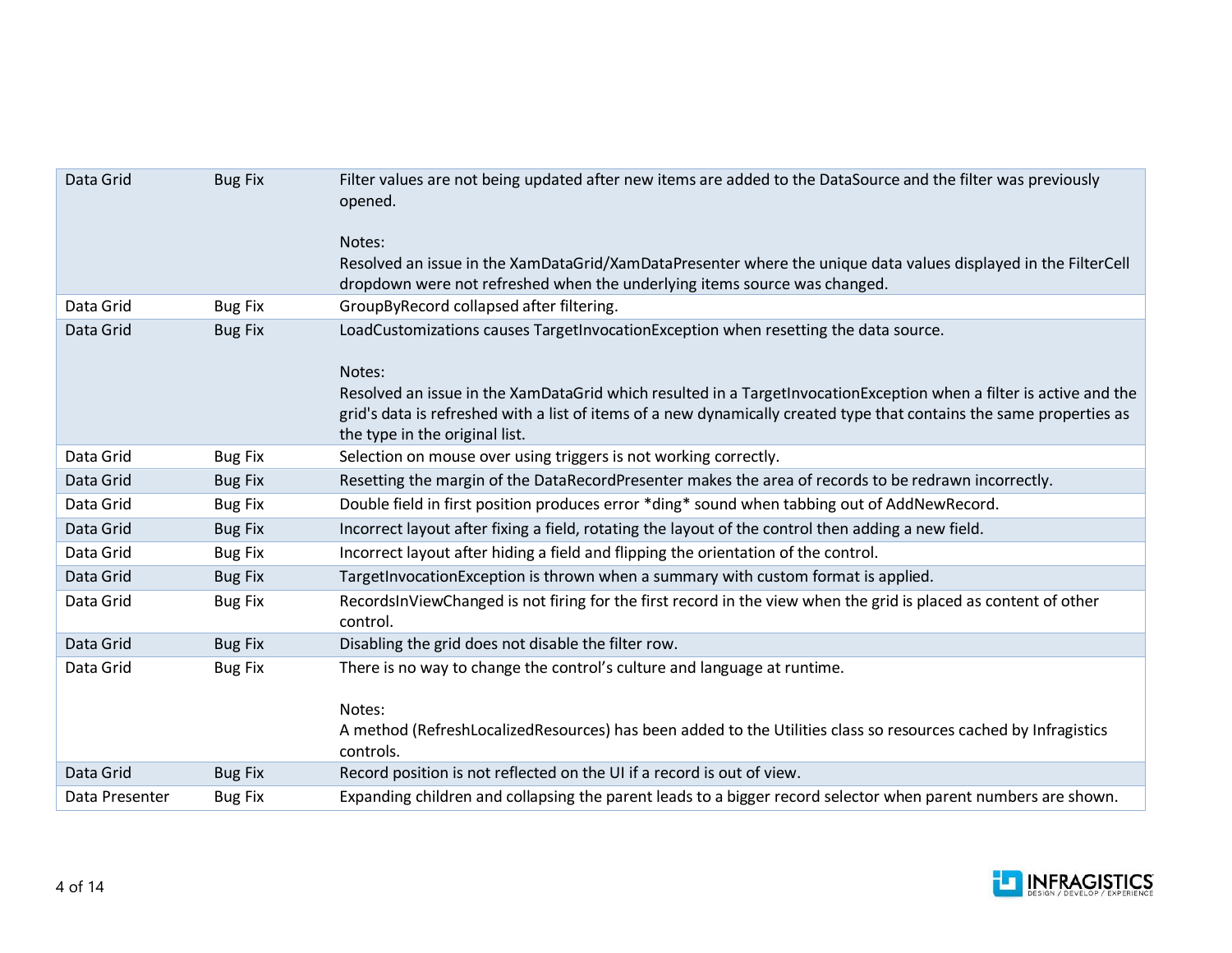| Data Presenter | <b>New</b><br>Functionality | Selection using shortcuts such as Ctrl+Shift+End/Home does not work after cell edit mode ends.<br>Notes:<br>This was not a bug. It was the result of the cell not being selected after ending edit mode, which is by design. It<br>was active but not selected, in fact no cell is selected automatically after leaving edit mode.<br>We did add a 'Reason' property to both the EditModeEnding and EditModeEnded event args. In addition we added<br>a 'SelectCell' boolean property to the EditModeEnded event args to allow fine grained control of this behavior.<br>E.g the following code will cause the cell that is leaving edit mode for certain reasons to get selected after the<br>process completes:<br>private void Grid EditModeEnded(object sender, EditModeEndedEventArgs e)<br>switch (e.Reason)<br>case Infragistics. Windows. DataPresenter. EditModeEndingReason. EscapeKeyPressed:<br>case Infragistics. Windows. Data Presenter. EditModeEnding Reason. EnterKey Pressed:<br>case Infragistics. Windows. Data Presenter. EditMode Ending Reason. CellActivation:<br>case Infragistics. Windows. DataPresenter. EditModeEndingReason. RecordActivation:<br>e.SelectCell = true;<br>break; |
|----------------|-----------------------------|-----------------------------------------------------------------------------------------------------------------------------------------------------------------------------------------------------------------------------------------------------------------------------------------------------------------------------------------------------------------------------------------------------------------------------------------------------------------------------------------------------------------------------------------------------------------------------------------------------------------------------------------------------------------------------------------------------------------------------------------------------------------------------------------------------------------------------------------------------------------------------------------------------------------------------------------------------------------------------------------------------------------------------------------------------------------------------------------------------------------------------------------------------------------------------------------------------------------|
| Data Presenter | <b>Bug Fix</b>              | CellPageAbove/Below triple slash comment is not clear enough.                                                                                                                                                                                                                                                                                                                                                                                                                                                                                                                                                                                                                                                                                                                                                                                                                                                                                                                                                                                                                                                                                                                                                   |
| Data Presenter | <b>Bug Fix</b>              | XamIParseException is thrown when opening multiple windows in different threads.                                                                                                                                                                                                                                                                                                                                                                                                                                                                                                                                                                                                                                                                                                                                                                                                                                                                                                                                                                                                                                                                                                                                |
| Data Presenter | <b>Bug Fix</b>              | RowNotInTable exception is thrown for each row when reloading a data table with summaries activated.                                                                                                                                                                                                                                                                                                                                                                                                                                                                                                                                                                                                                                                                                                                                                                                                                                                                                                                                                                                                                                                                                                            |
| Data Presenter | <b>Bug Fix</b>              | Application hangs when there is a record with very large content.                                                                                                                                                                                                                                                                                                                                                                                                                                                                                                                                                                                                                                                                                                                                                                                                                                                                                                                                                                                                                                                                                                                                               |
| Data Presenter | Improvement                 | Enrich the triple slash comment for the ClearCellContents command.                                                                                                                                                                                                                                                                                                                                                                                                                                                                                                                                                                                                                                                                                                                                                                                                                                                                                                                                                                                                                                                                                                                                              |
| Data Presenter | <b>Bug Fix</b>              | The border of the cell is missing when you enter it in edit mode in the Office2010Blue theme.                                                                                                                                                                                                                                                                                                                                                                                                                                                                                                                                                                                                                                                                                                                                                                                                                                                                                                                                                                                                                                                                                                                   |
| Data Tree      | <b>Bug Fix</b>              | Performance issue when checking all nodes.                                                                                                                                                                                                                                                                                                                                                                                                                                                                                                                                                                                                                                                                                                                                                                                                                                                                                                                                                                                                                                                                                                                                                                      |

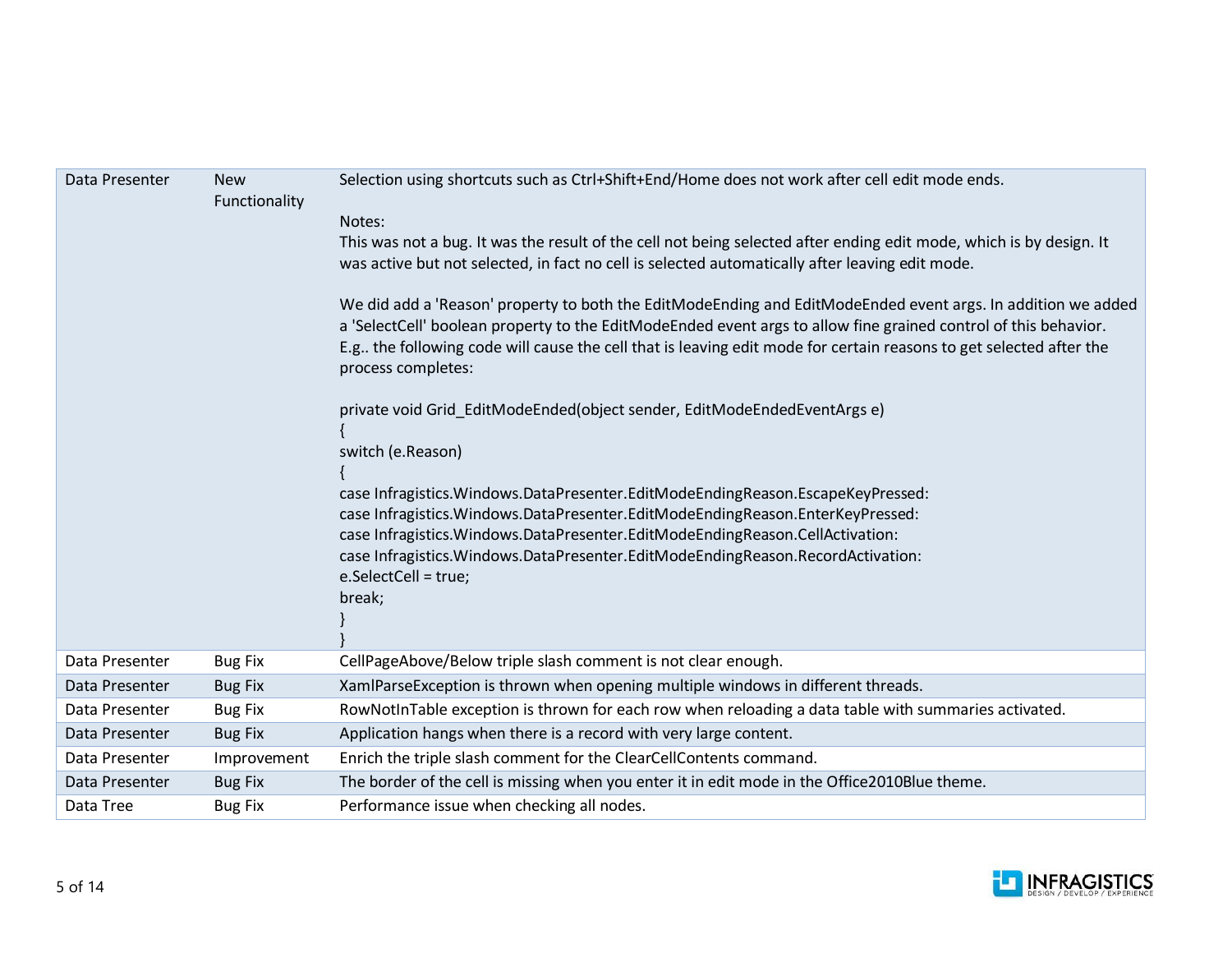| Data Tree              | <b>Bug Fix</b> | The Node's IsEnabled visualization is not reflected properly when it is set from the view model.                                                                                                      |
|------------------------|----------------|-------------------------------------------------------------------------------------------------------------------------------------------------------------------------------------------------------|
| Data Tree              | <b>Bug Fix</b> | When editing a xamDataTree item, the text box is not styled in themes.                                                                                                                                |
| Data Tree              | <b>Bug Fix</b> | The Initialize Node event is not fired for nodes that represent collections.                                                                                                                          |
| Data Tree              | <b>Bug Fix</b> | NullReferenceException is thrown when the horizontal scrollbar is missing from the XamDataTree template and<br>one sweeps over the tree in touch mode.                                                |
| Data Tree              | <b>Bug Fix</b> | Adding a new node clears ActiveNode when is set deeper in the hierarchy.                                                                                                                              |
| Data Tree              | <b>Bug Fix</b> | The active node becomes null after removing its first child.                                                                                                                                          |
| Data Tree              | <b>Bug Fix</b> | A node without a child node does not accept a dropped node unless the node previously had a child node.                                                                                               |
| Date Navigator<br>View | <b>Bug Fix</b> | The space for the week number is not removed although visibility is set to collapse in xamDateNavigator when a<br>theme is applied.                                                                   |
| Date Navigator<br>View | <b>Bug Fix</b> | The week number selection is not styled in the Metro Dark theme.                                                                                                                                      |
| Date Navigator<br>View | <b>Bug Fix</b> | The week numbers are not clearly visible when there is a selection and the Metro Dark theme is applied.                                                                                               |
| Date Time Editor       | <b>Bug Fix</b> | When IsAlwaysInEditMode is set to true, the SelectedDate in the dropdown is not reset to Today after the Value is<br>set to null.                                                                     |
| Date Time Editors      | <b>Bug Fix</b> | Alignment inconsistency in the themes for xamDateEditor.                                                                                                                                              |
| Date Time Input        | <b>Bug Fix</b> | Validation error is not displayed when ErrorsChanged is invoked.                                                                                                                                      |
| Dialog Window          | <b>Bug Fix</b> | KeyTips are shown when a modal dialog is opened.                                                                                                                                                      |
| Dialog Window          | <b>Bug Fix</b> | IsDefault button on a window is still clicked when pressing enter if the modal dialog window is open.                                                                                                 |
|                        |                | Notes:                                                                                                                                                                                                |
|                        |                | Even though the fix prevents the original default button from clicking, there is no way to use a second button with<br>IsDefault property in the XamDialogWindow, as it does not inherit from Window. |
| Dock Manager           | <b>Bug Fix</b> | A content pane in TabGroupPane with IsPinned set to "False" does not unpin on startup.                                                                                                                |
| Dock Manager           | <b>Bug Fix</b> | Application crashes when the control with a FloatingPane is placed inside of a Tab and the window is being closed.                                                                                    |

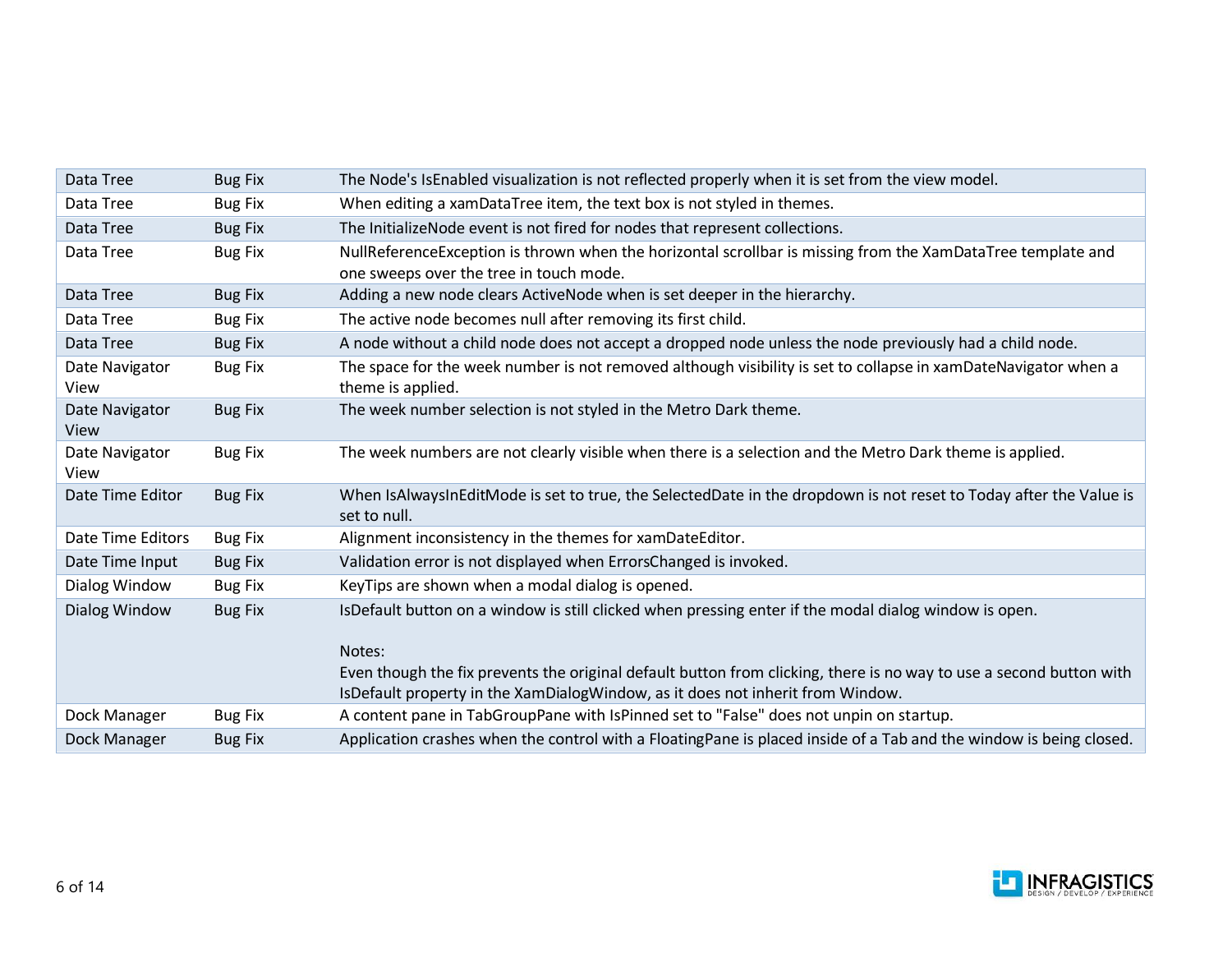| Dock Manager               | Improvement    | Adding a property for evaluating the visibility of the content pane.                                                                                                                                                                                                                                                                                           |
|----------------------------|----------------|----------------------------------------------------------------------------------------------------------------------------------------------------------------------------------------------------------------------------------------------------------------------------------------------------------------------------------------------------------------|
|                            |                | Notes:<br>A read-only IsVisibleResolved property has been to the ContentPane that considers the IsVisible property as well<br>as considering if an unpinned pane is displayed within the unpinned flyout. An IsVisibleResolvedChanged direct<br>event has also been added to the ContentPane and is invoked when the IsVisibleResolved property value changes. |
| Drag and Drop<br>Framework | <b>Bug Fix</b> | A third party ScpEnhancedImageControl cannot be dropped.                                                                                                                                                                                                                                                                                                       |
| Excel                      | <b>Bug Fix</b> | Quoted periods are changed to slashes in Excel engine cell format.                                                                                                                                                                                                                                                                                             |
|                            |                | Notes:<br>Fixed an issue in the Excel library where quoted literal characters were being incorrectly changed based on culture<br>when saving.                                                                                                                                                                                                                  |
| Excel                      | <b>Bug Fix</b> | IndexOutOfRangeException is thrown.                                                                                                                                                                                                                                                                                                                            |
| Excel                      | <b>Bug Fix</b> | Exception of type System.ArgumentOutOfRangeException is thrown when loading an .xls file using the Workbook<br>Load method.                                                                                                                                                                                                                                    |
|                            |                | Notes:<br>Fixed an issue with the Excel library where an ArgumentOutOfRangeException could be thrown when loading an<br>.xls file.                                                                                                                                                                                                                             |
| Excel                      | <b>Bug Fix</b> | FormulaParseException is thrown when loading an Excel that has a named range containing '?'.                                                                                                                                                                                                                                                                   |
|                            |                | Notes:                                                                                                                                                                                                                                                                                                                                                         |
|                            |                | Fixed an issue in the Excel library where the '?' character was not being allowed in named reference names.                                                                                                                                                                                                                                                    |
| Excel                      | <b>Bug Fix</b> | FormulaParseException is thrown on loading an Excel if there is a cell that has a reference to a worksheet which<br>name contains characters like $\iiint$ or $\iiint$ or some MathSymbol Unicode characters.                                                                                                                                                  |
|                            |                | Notes:                                                                                                                                                                                                                                                                                                                                                         |
|                            |                | Fixed an issue in the Excel library where some Unicode characters in the open and close punctuation categories<br>were not being allowed in named reference or worksheet names in formulas.                                                                                                                                                                    |

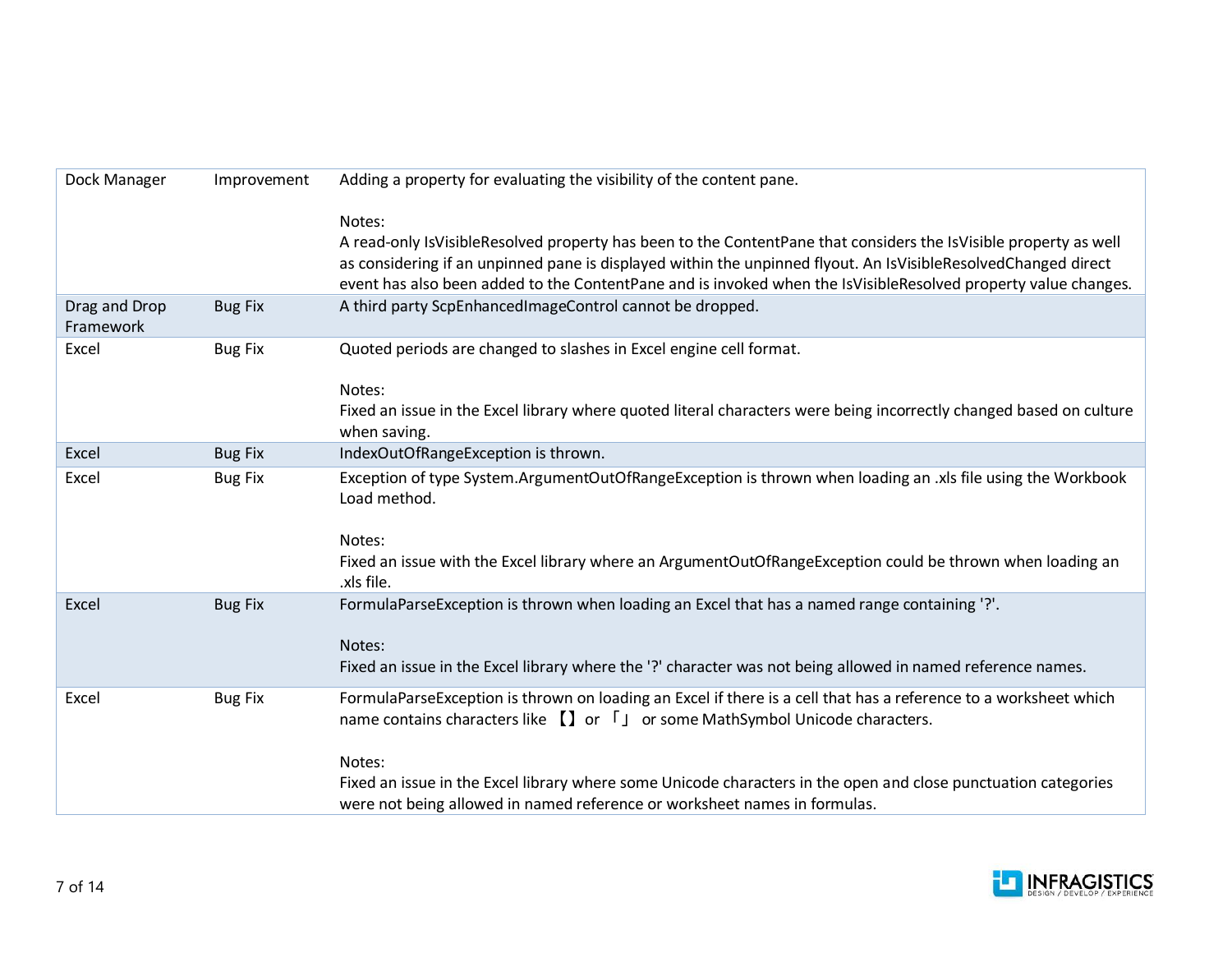| Geographic Map | <b>Bug Fix</b>                    | GetUnscaledValue returns wrong longitude.                                                                                       |
|----------------|-----------------------------------|---------------------------------------------------------------------------------------------------------------------------------|
|                |                                   | Notes:                                                                                                                          |
|                |                                   | A scenario where sometimes GetGeographicFromZoom wouldn't return the full bounds has been resolved.                             |
| Geographic Map | <b>Bug Fix</b>                    | GeographicSymbolSeries do not load.                                                                                             |
| Grid           | <b>Bug Fix</b>                    | The horizontal scroller stays visible after resizing the window when there are only fixed columns.                              |
| Grid           | <b>Bug Fix</b>                    | NullReferenceException is thrown when clearing the filter through the Clear filter button after ungrouping.                     |
| Grid           | <b>Bug Fix</b>                    | The filter menu shows the items of ComboBoxColumn using the SelectedValuePath property value.                                   |
|                |                                   |                                                                                                                                 |
|                |                                   | Notes:                                                                                                                          |
|                |                                   | A new converter property named FilterMenuItemConverter of type IValueConverter is added for the xamGrid                         |
|                |                                   | ComboBoxColumn and MultiColumnComboColumn to provide an easy way for converting the displayed items text<br>in the filter menu. |
| Grid           | <b>Bug Fix</b>                    | Memory leak when a filter is applied and the parent window is closed.                                                           |
| Grid           | <b>Bug Fix</b>                    | The fixed column's drop area is not visible in the Metro Dark theme.                                                            |
| Grid           | <b>Bug Fix</b>                    | The empty value text disappears in Date column if any theme is applied.                                                         |
| Grid           | <b>Bug Fix</b>                    | "Contains" and "Does not Contain" icons are not descriptive enough in the Office 2013 theme.                                    |
| Grid           | <b>Bug Fix</b>                    | A row is added after ending edit mode in the FilterRow.                                                                         |
| Grid           | <b>Bug Fix</b>                    | NullReferenceException is thrown when changing the theme after showing the filter menu.                                         |
| Grid           | <b>Bug Fix</b>                    | NullReferenceException is thrown on bound data PropertyChanged notification.                                                    |
| Grid           | <b>Bug Fix</b>                    | Column chooser is not displayed correctly after opening the second time if the xamGrid flow direction is right to<br>left.      |
| Grid           | <b>Bug Fix</b>                    | Empty key warning message appears for the first child column in the Visual Studio 2013 designer for a column<br>with a key.     |
| Grid           | <b>Breaking</b><br>Change (Other) | Cannot change a hidden column's visibility by using the Column Chooser if a column belongs to a group column.                   |
|                |                                   | Notes:                                                                                                                          |
|                |                                   | Until now, when you try to collapse the last visible column in a group, its parent column is collapsed and the child            |
|                |                                   | column remains visible. Now, this behavior is changed - if you collapse the last visible child column - it is collapsed         |

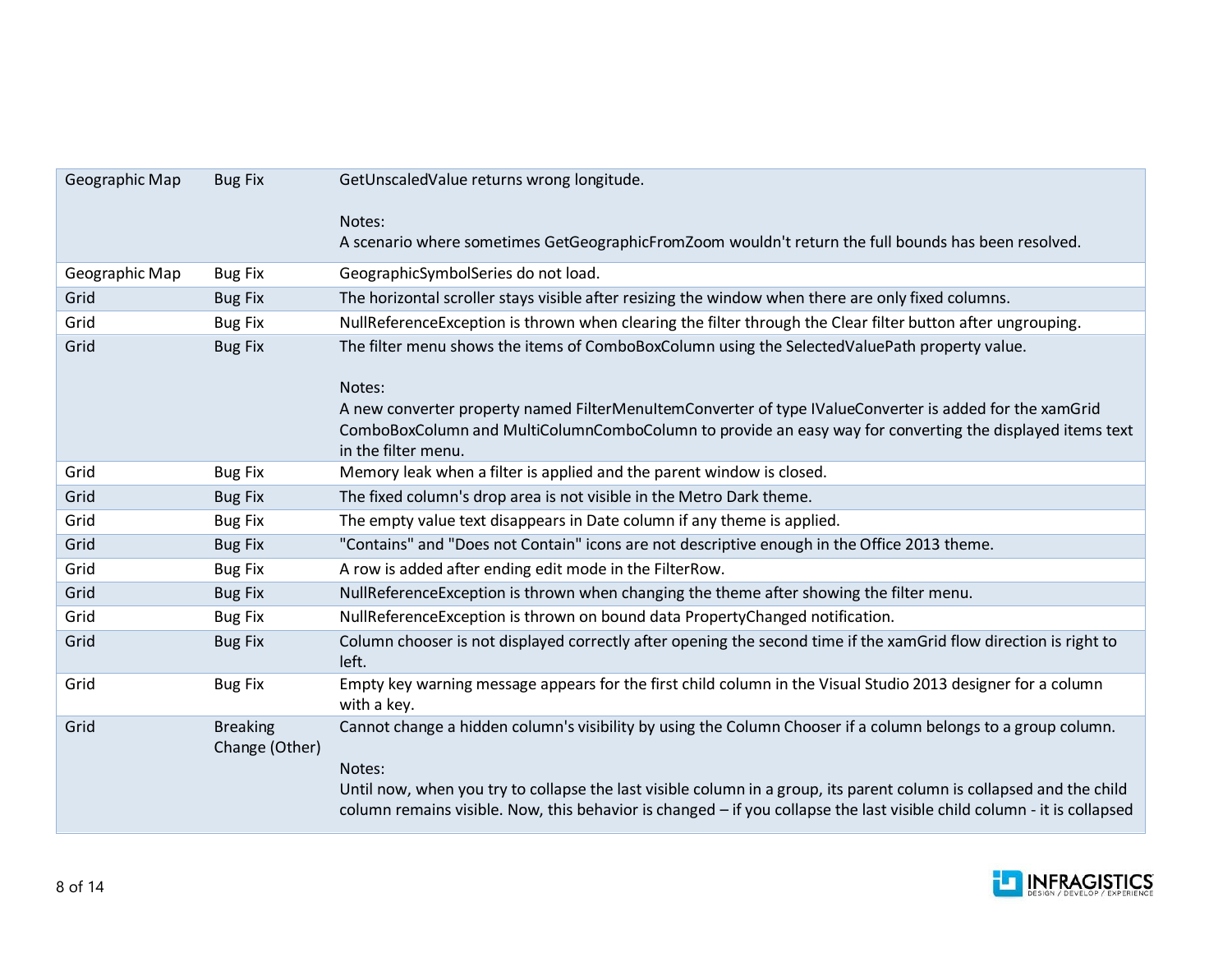|                       |                | as well as its parent column.<br>The other change is when you switch the visibility of a parent column from collapsed to visible – the parent<br>column becomes visible as well as all its children columns.                                                                  |
|-----------------------|----------------|-------------------------------------------------------------------------------------------------------------------------------------------------------------------------------------------------------------------------------------------------------------------------------|
| Grid                  | <b>Bug Fix</b> | InvalidCastException is thrown when accessing the GroupByRow's ChildBands.<br>Notes:<br>The GroupByRow ChildBands collection property is changed to return null because it is not supported by design<br>for a row of type GroupByRow.                                        |
| Grid                  | <b>Bug Fix</b> | The selected row occasionally changes as the row order is changed by drag and drop.                                                                                                                                                                                           |
| Masked Input          | <b>Bug Fix</b> | Maxinclusive is not working properly when ValueConstraint is changed frequently.                                                                                                                                                                                              |
| Masked Input          | <b>Bug Fix</b> | NullReferenceException is thrown, when ValueType is set to Guid.                                                                                                                                                                                                              |
| Masked Input          | <b>Bug Fix</b> | Value is not updated when the control is bound to a property.                                                                                                                                                                                                                 |
| Masked Input          | <b>Bug Fix</b> | The input is modifiable even though IsReadOnly is True.                                                                                                                                                                                                                       |
| Multi Column<br>Combo | <b>Bug Fix</b> | Inconsistent scrolling behavior when one row has wrapped content.<br>Notes:<br>The main scrolling problem of items with different height is resolved but there still could be seen some undesired<br>blinking when scrolling due to the virtualization in the XamComboEditor. |
| Multi Column<br>Combo | <b>Bug Fix</b> | NullReferenceException is thrown when binding to ITypedList.                                                                                                                                                                                                                  |
| Multi Column<br>Combo | <b>Bug Fix</b> | Exception is thrown when a custom property descriptor uses type Double.                                                                                                                                                                                                       |

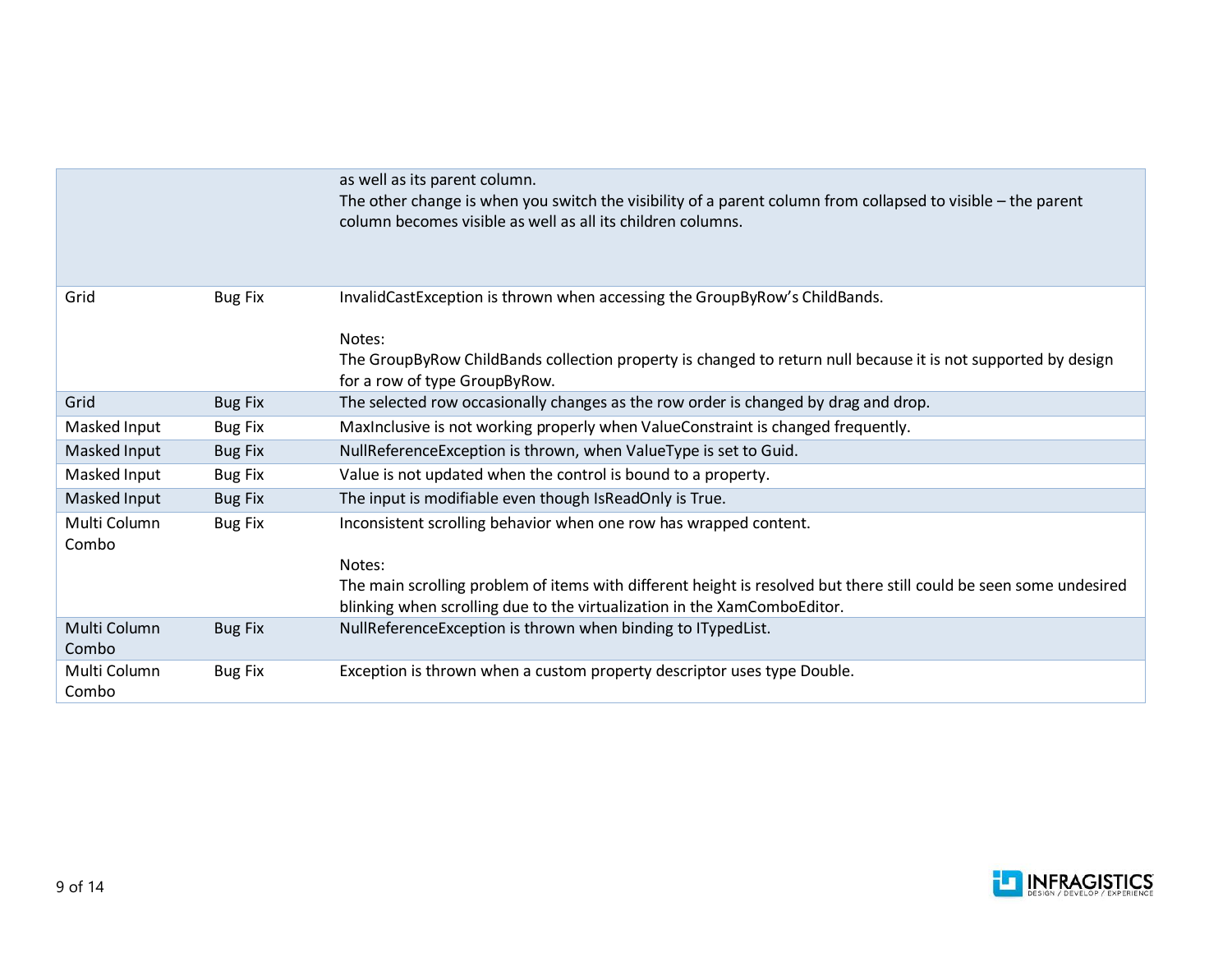| <b>Pivot Grid</b> | <b>Bug Fix</b> | The CellEdited event does not fire when the application is being closed.                                                                                                                                                                                                                                                                                                                                                                              |
|-------------------|----------------|-------------------------------------------------------------------------------------------------------------------------------------------------------------------------------------------------------------------------------------------------------------------------------------------------------------------------------------------------------------------------------------------------------------------------------------------------------|
|                   |                | Notes:<br>The xamPivotGrid doesn't automatically save the unsaved changes on window closing. The desired behavior can<br>be achieved handling the window closing event as follows:<br>private void Window Closing(object sender, System.ComponentModel.CancelEventArgs e)<br>var control = pivotGrid.EditSettings.Editor as PivotEditControl;<br>if (control $==$ null)<br>return;<br>if (control.IsInEditMode)<br>control.ExitEditMode(true, false); |
| <b>Pivot Grid</b> | <b>Bug Fix</b> | ArgumentNullException is thrown when loading customizations with hierarchy which no longer exists in the data<br>source.                                                                                                                                                                                                                                                                                                                              |
| <b>Pivot Grid</b> | <b>Bug Fix</b> | InvalidCastException when loading a collection of multi-type items inheriting a common interface.                                                                                                                                                                                                                                                                                                                                                     |
| Pivot Grid        | <b>Bug Fix</b> | The Result Changed event is not raised when loading a large amount of data.                                                                                                                                                                                                                                                                                                                                                                           |
| Reporting         | <b>Bug Fix</b> | The fields of the first page are not correctly rendered when having a GroupByRecord and AutoFitMode is set to<br>"true".                                                                                                                                                                                                                                                                                                                              |

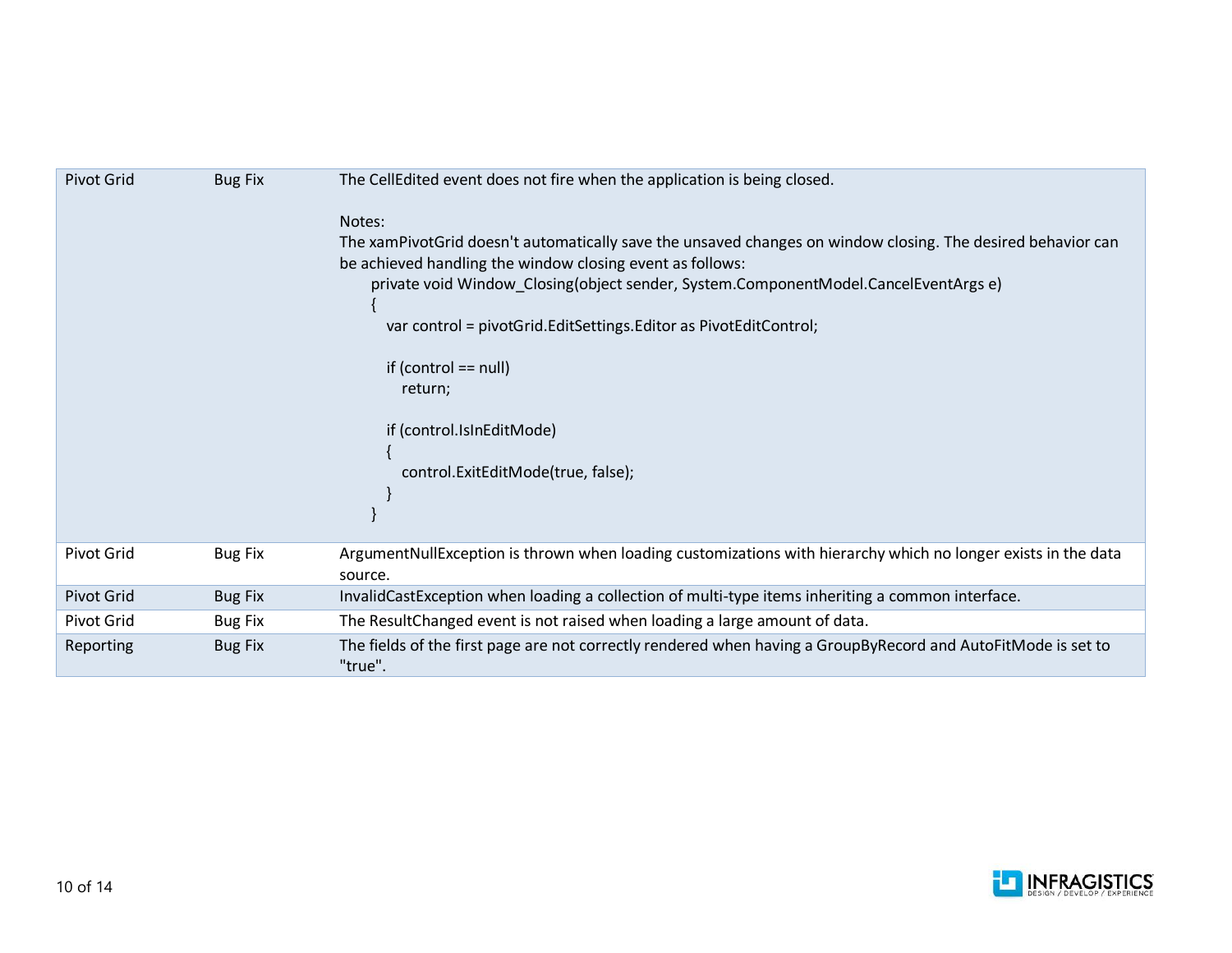| Reporting               | Improvement    | ReportSettings.PageSize doesn't affect paper size of printer.                                                                                                                     |
|-------------------------|----------------|-----------------------------------------------------------------------------------------------------------------------------------------------------------------------------------|
|                         |                | Notes:                                                                                                                                                                            |
|                         |                | Obsoleted PageSize property of ReportSettings and replaced it with PageMediaSize property that allows<br>specification of the media size and the printable area width and height. |
|                         |                | Note: PageSize will still be honored if PageMediaSize. Width and Height aren't specified.                                                                                         |
|                         |                | The PageMediaSize class is defined in the System. Printing namespace in the ReachFramework assembly.                                                                              |
|                         |                | Here are examples of setting the new property:                                                                                                                                    |
|                         |                | var report = new Report();                                                                                                                                                        |
|                         |                | report.ReportSettings.PageMediaSize = new PageMediaSize(PageMediaSizeName.NorthAmericaLegal);<br>or                                                                               |
|                         |                | report.ReportSettings.PageMediaSize = new PageMediaSize(PageMediaSizeName.ISOA4, width: 210, height: 297);                                                                        |
| Ribbon                  | <b>Bug Fix</b> | XamRibbonWindow's Content is not fully visible.                                                                                                                                   |
| Ribbon                  | <b>Bug Fix</b> | WindowsFormsHost overlaps the content of the Application Menu.                                                                                                                    |
| Ribbon                  | <b>Bug Fix</b> | The Quick Access Toolbar is hidden after changing the theme through the application menu.                                                                                         |
| Ribbon                  | <b>Bug Fix</b> | Error validation is broken on tab changing.                                                                                                                                       |
| Ribbon                  | <b>Bug Fix</b> | KeyTips stop working after the first try with FocusManager.IsFocusScope="False".                                                                                                  |
| Ribbon                  | <b>Bug Fix</b> | Items in ToolHorizontalWrapPanel are not arranged correctly.                                                                                                                      |
| Ribbon                  | <b>Bug Fix</b> | Color inconsistency                                                                                                                                                               |
| Ribbon                  | <b>Bug Fix</b> | InvalidOperationException is thrown when an ApplicationMenu bound to a list of commands is opened.                                                                                |
| Ribbon                  | <b>Bug Fix</b> | ApplicationAccentColor does not affect the hover and pressed states of tools and tab headers.                                                                                     |
| Ribbon                  |                | XamRibbonWindow overlaps the other screen when using the "Windows Basic" theme in a multiple display mode.                                                                        |
| <b>Rich Text Editor</b> | <b>Bug Fix</b> | Tables inserted in a list have no in-cells bullets and are not properly aligned.                                                                                                  |
| <b>Rich Text Editor</b> | <b>Bug Fix</b> | A nested table with double border in a table with double borders overlaps the border in one big border.                                                                           |

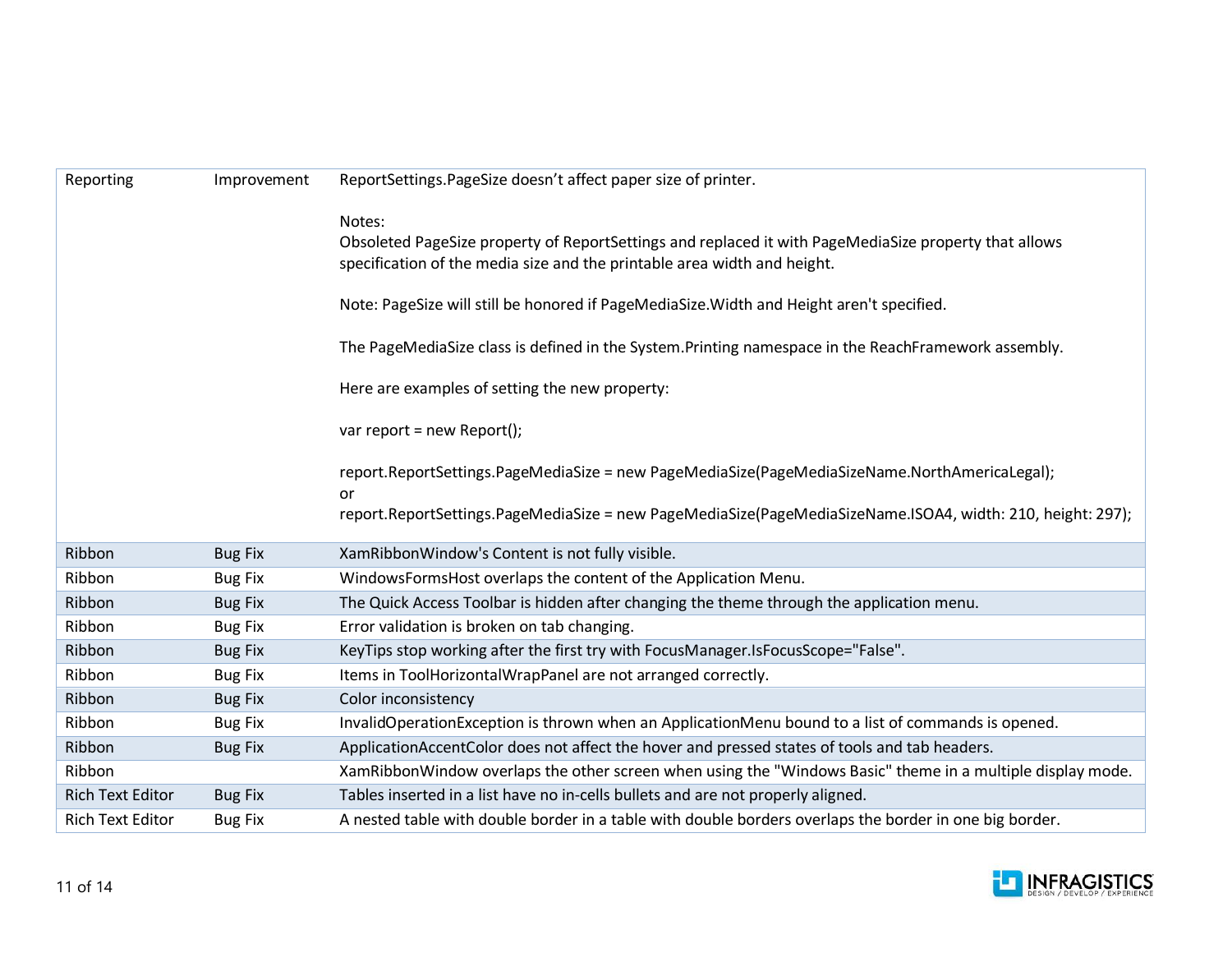| <b>Rich Text Editor</b> | <b>Bug Fix</b> | Paragraph spacing is increased and differs a lot from MS Word.                                                                                                                                                                                                                                                         |
|-------------------------|----------------|------------------------------------------------------------------------------------------------------------------------------------------------------------------------------------------------------------------------------------------------------------------------------------------------------------------------|
| <b>Rich Text Editor</b> | <b>Bug Fix</b> | The list indicator is adding too much paragraph spacing.                                                                                                                                                                                                                                                               |
| <b>Rich Text Editor</b> | <b>Bug Fix</b> | A white point appears at the bottom right corner when Background is set.<br>Notes:<br>Resolved an issue in the XamRichTextEditor where a single white pixel was displayed in the lower right corner of<br>the control when the document background was set to a color other than white and the vertical and horizontal |
|                         |                | scrollbars were not visible.                                                                                                                                                                                                                                                                                           |
| <b>Rich Text Editor</b> | <b>Bug Fix</b> | Title numbering is lost when a word document is exported to RTF.<br>Notes:<br>Fixed an issue with the RTF saving of the RichTextDocument where the list numbers might not appear correctly<br>when the file is opened.                                                                                                 |
| <b>Rich Text Editor</b> | <b>Bug Fix</b> | Image is not exported to RTF.<br>Notes:<br>Fixed an issue with the RichTextDocument where RTF files saved and opened in WordPad on a Windows 7<br>machine would not display images.                                                                                                                                    |
| <b>Rich Text Editor</b> | <b>Bug Fix</b> | Copy to clipboard using Ctrl+C after double click selection is not working.<br>Notes:<br>Fixed an issue in the XamRichTextEditor where content from the first copy operation performed may take a while<br>to appear on the clipboard, so an immediate paste operation may paste stale data.                           |
| <b>Rich Text Editor</b> | <b>Bug Fix</b> | Rich Text Editor imports from HTML missing table borders.<br>Notes:<br>Fixed two issues in the RichTextDocument where cell borders were not always displaying correctly and cells with<br>no text in HTML were sometimes not being included in the loaded table.                                                       |
| <b>Rich Text Editor</b> | <b>Bug Fix</b> | UpdateSelectionWithSpans throws NullReferenceException when selecting the whole paragraph and replacing its<br>content.                                                                                                                                                                                                |
| <b>Rich Text Editor</b> | <b>Bug Fix</b> | Pasting in a list is not working when using PlainTextSerializationProvider.                                                                                                                                                                                                                                            |

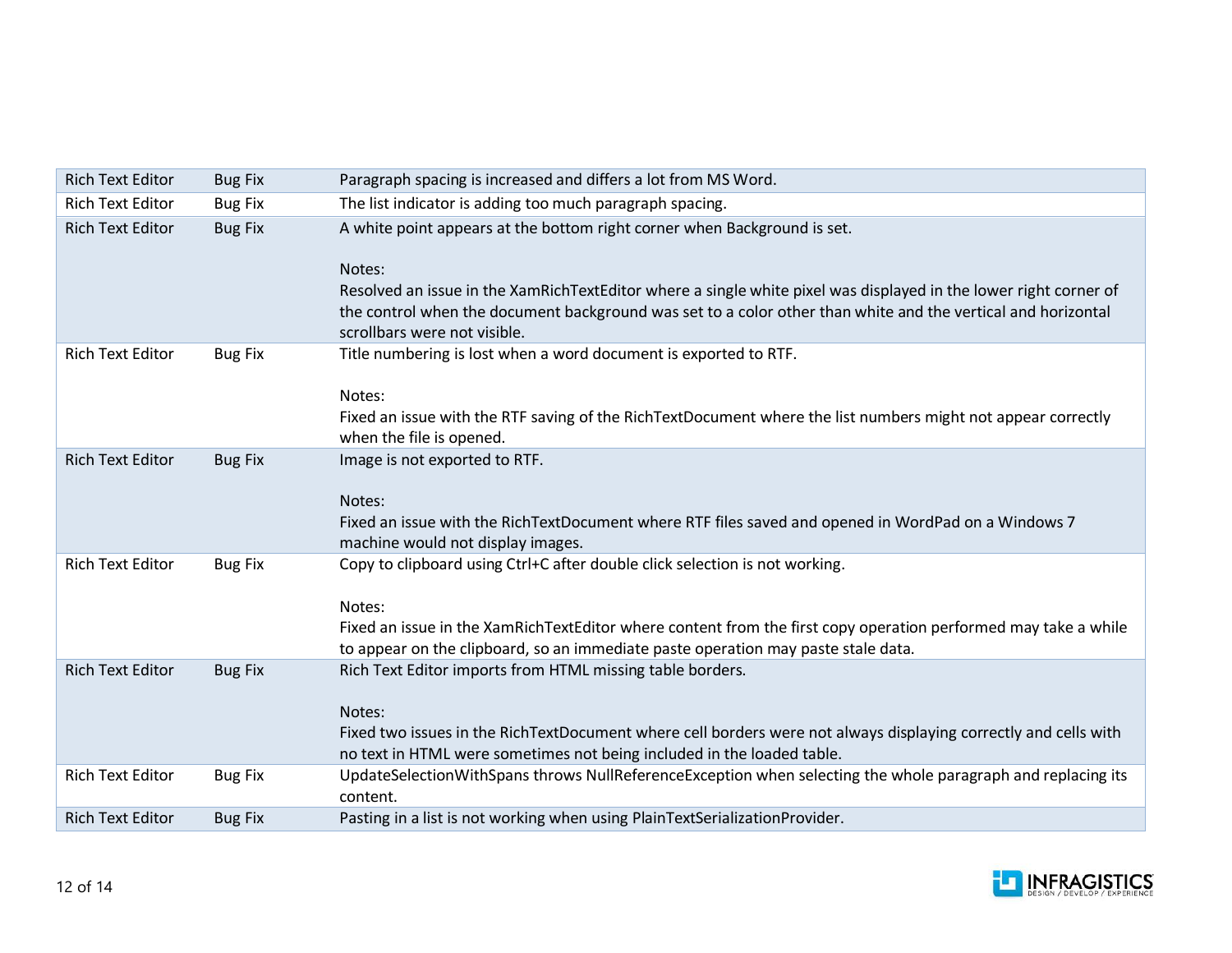| <b>Rich Text Editor</b> | <b>Bug Fix</b> | ImageNode's Transform is not working if RenderSize is set.                                                                                                                                   |
|-------------------------|----------------|----------------------------------------------------------------------------------------------------------------------------------------------------------------------------------------------|
|                         |                | Notes:                                                                                                                                                                                       |
|                         |                | Fixed an issue in the RichTextDocument where images might not be rotated correctly when their render size is set.                                                                            |
|                         |                |                                                                                                                                                                                              |
| <b>Rich Text Editor</b> | <b>Bug Fix</b> | Vertical line spacing is different in MS Word.                                                                                                                                               |
|                         |                | Notes:                                                                                                                                                                                       |
|                         |                | Fixed an issue with the RichTextDocument where default paragraph and character settings were not being                                                                                       |
|                         |                | reflected in the resolved settings of the nodes.                                                                                                                                             |
| <b>Rich Text Editor</b> | <b>Bug Fix</b> | Text shakes as the caret moves.                                                                                                                                                              |
|                         |                |                                                                                                                                                                                              |
|                         |                | Notes:                                                                                                                                                                                       |
|                         |                | Resolved an issue in the XamRichTextEditor that occurred when arrowing left and right from character to                                                                                      |
|                         |                | character within a line that is taller than the viewable area of the control. In this case the text would shift position                                                                     |
|                         |                | up and then down with each key press.                                                                                                                                                        |
| <b>Rich Text Editor</b> | <b>Bug Fix</b> | Error message appears in the output window when loading RichTextDocument.                                                                                                                    |
|                         |                |                                                                                                                                                                                              |
|                         |                | Notes:                                                                                                                                                                                       |
|                         |                | Eliminated some Visual Studio Output window debugging messages that erroneously appeared in certain<br>situations. The messages include: 'Can't map offsets while layout is being built' and |
|                         |                | 'GetCaretLayoutFromDocumentOffset document offset: n not found' and 'CaretLayoutInfo not available!'                                                                                         |
| Schedule                | <b>Bug Fix</b> | The reminder combo box is not styled in all themes except in the Metro Dark theme.                                                                                                           |
| Schedule                | <b>Bug Fix</b> | The selection of the reminder ComboBox in the activity dialog should not have borders in the Office 2013 theme.                                                                              |
| Schedule                |                | NullReferenceException is thrown multiple times when null DateRecurrenceRuleBase is added to the Rules                                                                                       |
|                         | <b>Bug Fix</b> | collection.                                                                                                                                                                                  |
|                         |                |                                                                                                                                                                                              |
|                         |                | Notes:                                                                                                                                                                                       |
|                         |                | Fixed an issue in the Schedule library where null entries were allowed to be added to the DateRecurrence.Rules                                                                               |
|                         |                | collection.                                                                                                                                                                                  |
| Schedule                | <b>Bug Fix</b> | The activity recurrence count is not respected when the interval is greater than 1.                                                                                                          |